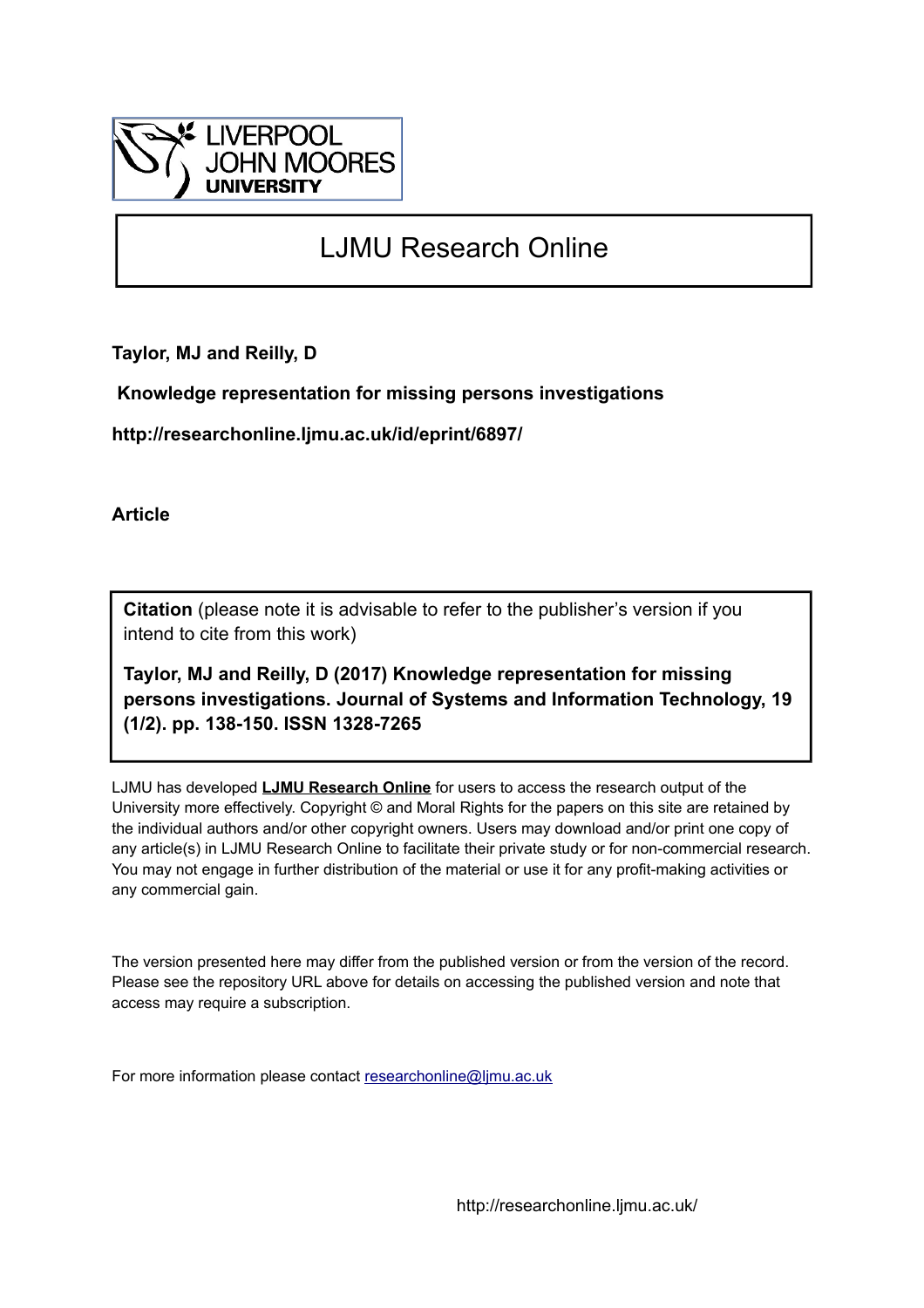## Knowledge representation for missing persons investigations

M. Taylor, D. Reilly

*Department of Computer Science Liverpool John Moores University Liverpool UK*

*Email: m.taylor@ljmu.ac.uk*

#### **Abstract**

#### Purpose

The application of situation calculus for knowledge representation in missing persons investigations.

#### Design/methodology/approach

The development of a knowledge representation model for the missing persons investigation process based upon situation calculus, with a demonstration of the use of the model for a missing persons example case.

#### Findings

Situation calculus is valuable for knowledge representation for missing persons investigations, since such investigations have state changes over time, and due to the complexity of the differing investigation activities applicable to different situations, can be difficult to represent using simpler approaches such as tables or flowcharts.

Research limitations/implications

Situation calculus modelling for missing persons investigations adds formalism to the process beyond that which can be afforded by the current use of text, tables or flowcharts. The additional formalism is useful in dealing with the uncertainty present in such investigations.

#### Practical implications

A simplification of the application of the current police guidelines, and thoroughness in the application of such guidelines for missing persons investigations via situation calculus modelling.

#### Social implications

Supporting the management of missing person investigations, by utilizing the most critical variables in a missing persons investigation to determine relevant investigation and search activities applicable to the circumstances of a given case.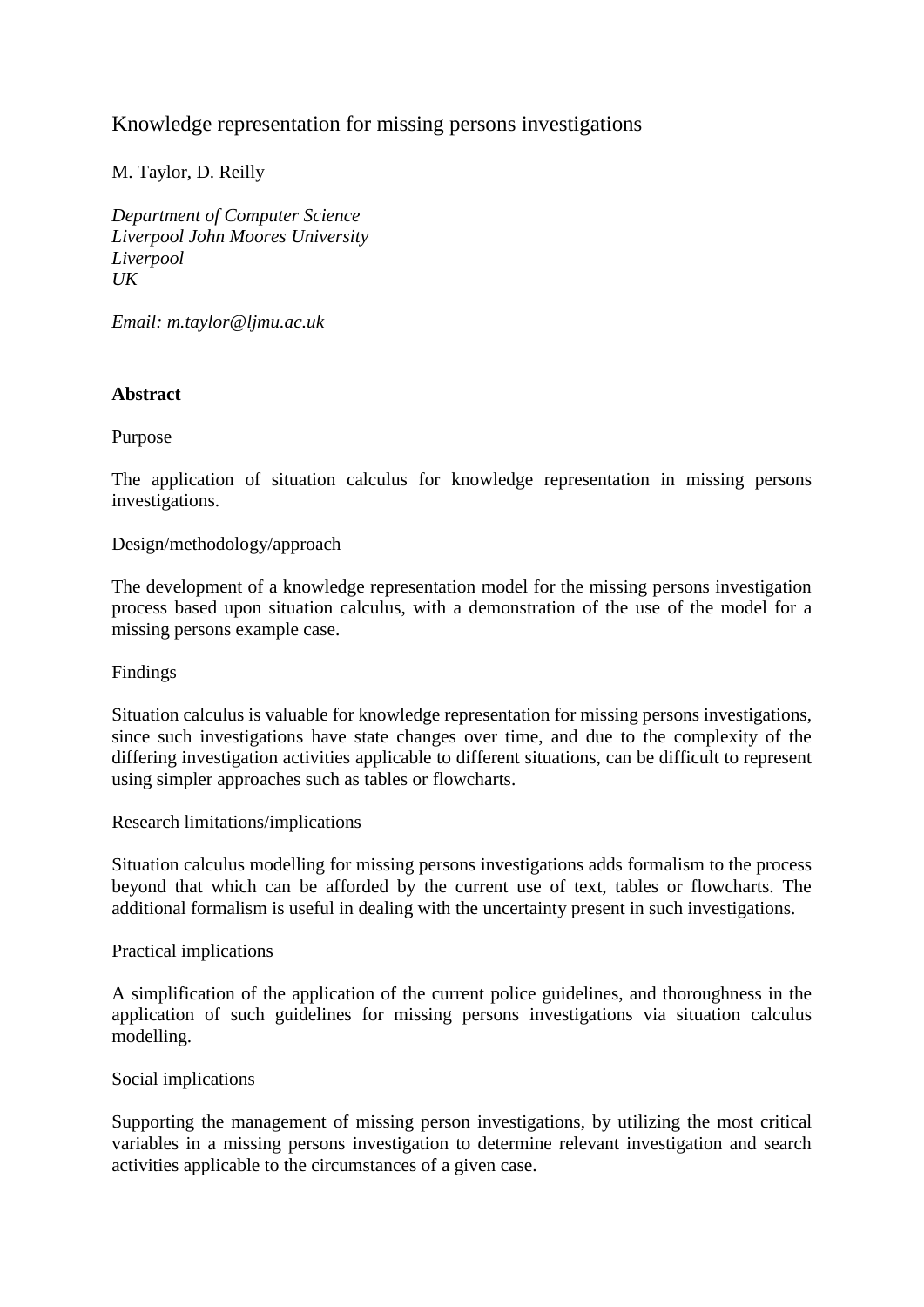#### Originality/value

The novelty of the knowledge representation approach is the application of situation calculus via state and action vectors and a matrix of fluents to the process of missing persons investigations.

Keywords: Knowledge, Representation, Missing, Person, Investigation

## **1. Introduction**

Situation calculus allows a dynamic system to be modeled through a series of situations that result from various actions being performed within the system. A situation can represent a history of the occurrence of given actions. In this paper we examine the use of situation calculus to mathematically describe the situations resulting from performing given actions to model the missing persons investigation process used in the UK, and in particular to model the actions that constitute the investigation and search aspects of a missing person investigation based upon the circumstances of a given missing persons case. The motivation and justification for using situation calculus is that given all the variables (such as age, medical conditions, and risk levels) involved in a missing persons case, the current simpler approaches such as tables or flowcharts can fail to fully capture the complex and time dependent nature of the missing persons investigation process (for example the work flow diagram and step guide to missing or absent persons within the UK Association of Chief Police Officers Interim Guidance on the Management, Recording and investigation of Missing Persons (ACPO, 2010; ACPO, 2013)).

At the outset of a missing persons case the situation is that a person is initially reported missing. Various actions such as interviewing relevant individuals or searching a particular area changes the situation, which also changes over time (Parr and Fyfe, 2012; Parr et al, 2015). For example the longer a child or an old person was missing, different actions might be taken e.g. increasing the number of officers involved in the case. The elements of situation calculus for modelling a missing persons investigation include: The actions that can be performed as part of the investigation (investigation components, and search strategy components), the fluents that describe the states of the missing person case (states concerning missing person investigation protocols) and the situations (the characteristics of the missing person and the nature of their being missing).

The application of situation calculus to knowledge representation for missing persons investigations adds formalism to the process beyond that which can be afforded by the current use of just text, tables or flowcharts. The additional formalism is useful in dealing with the uncertainty present in a missing persons investigation. The approach presented in this paper supports the management of a missing person investigation, which has an extensive set of variables and relies upon the knowledge and experience of police officers with local knowledge of the geographical area in which a person went missing. The approach presented in this paper aims to utilize the most critical variables in a missing persons investigation and a classification approach to model via vectors and a matrix of fluents the most relevant investigation and search activities applicable to the circumstances of a given missing persons investigation. The approach described in this paper supports the UK Association of Chief Police Officers Interim Guidance on the Management, Recording and investigation of Missing Persons (ACPO, 2010)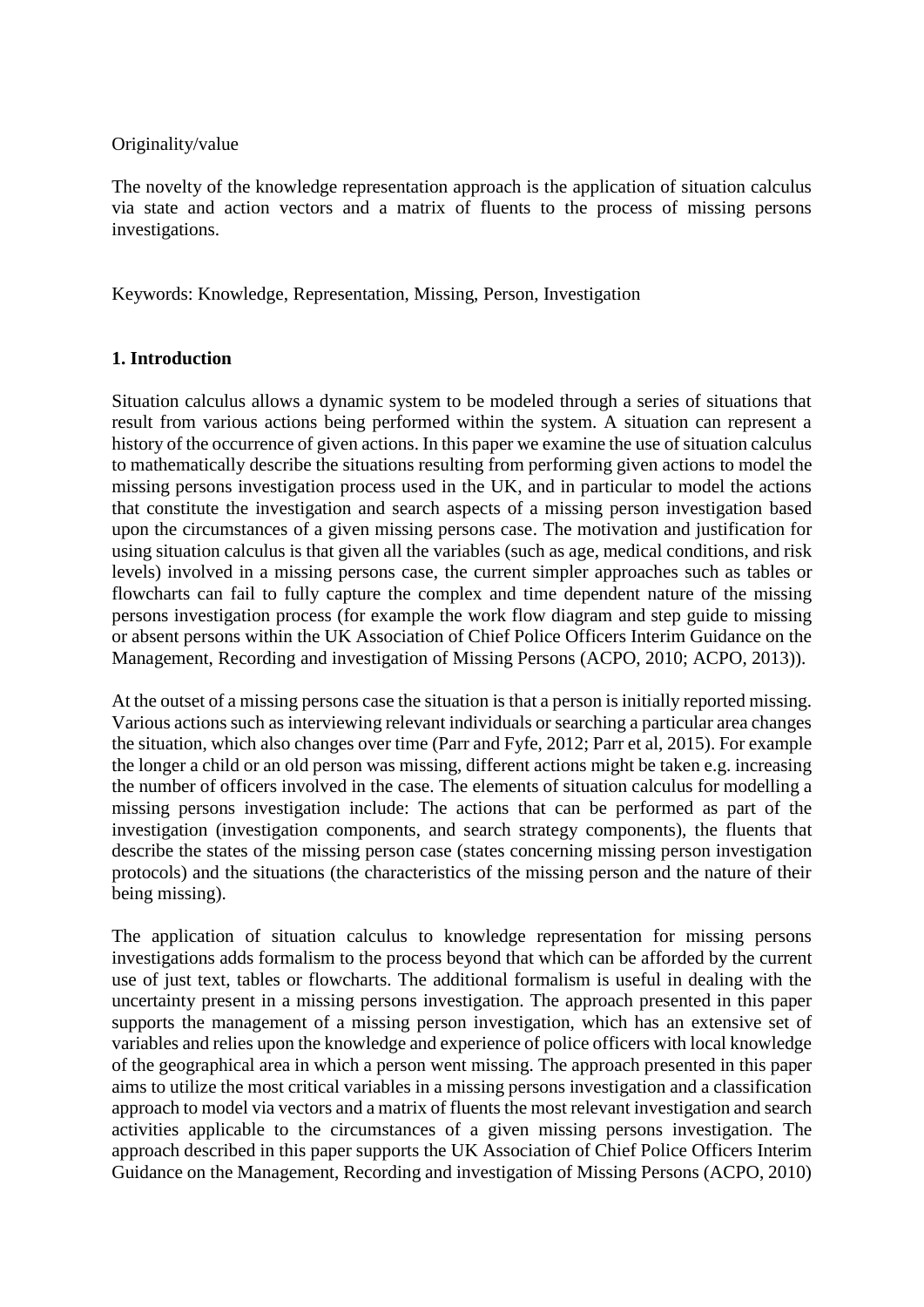which advises the use of 'scenario-based searching' for missing people. Overall the approach adds formalism to provide decision support for the main investigative and search actions relevant to a given missing persons case based upon analysis of the characteristics of the case. This is an important area of research since responding to reports of missing persons represents one of the biggest demands on the resources of police organizations (Fyfe et al, 2013; Greene, and Pakes, 2014).

The novelty of the knowledge representation approach examined in this paper is the application of situation calculus via state and action vectors and a matrix of fluents to the process of missing persons investigations. The technical challenge addressed in this paper is the complexity of representing the knowledge involved in the management of missing persons investigations. Currently UK Association of Chief Police Officers Guidance on missing persons investigations (ACPO, 2010) and guidance within individual UK police forces is mainly text based, with limited use of tables and flowcharts. Textual guidance which requires natural language interpretation can be inherently ambiguous. Tables can be used to categorize missing persons guidance, but can only provide limited assistance in terms of splitting the process into steps or different types of investigations. Flowcharts can provide more detailed knowledge representation for missing persons investigations management, however, flowcharts are based upon specific decisions in a set order. Situation calculus can provide a more detailed and flexible approach to knowledge presentation for missing persons investigations, since the investigation process changes over the time period covered by a given investigation, and involves consideration of a number of state elements that together with a matrix of fluents determine the required actions. The aim of this approach presented in this paper is to provide a decision support system rather than an expert system for providing support for police officers making decisions during a missing persons investigation. Policing information systems are typically based upon decision support rather than expert systems, due to the highly volatile, variable and complex nature of police investigations. The real benefits from situation calculus modelling are a simplification of the application of the current police guidelines, and thoroughness in the application of such guidelines for missing persons investigations.

## **2. Literature review**

## *2.1 Missing persons investigation guidance*

The circumstances relating to individuals being reported missing can be complex. Factors which may be involved with an individual going missing can include mental health issues, drug and alcohol abuse, relationship breakdown, and financial stress (Parr et al, 2015). The UK Association of Chief Police Officers (ACPO) Guidance for the Management Recording and investigation of Missing Persons (ACPO, 2010, ACPO, 2013) provides a list of factors for consideration in a missing persons case. This includes personal circumstances such as the age of the missing person, their ability to interact safely with others or an unknown environment and whether the missing person has any physical or mental health problems, and other circumstances of the disappearance such as suspicion of murder, suicide or other factors which might indicate that the disappearance might result in harmful outcomes to the individual concerned. Overall the UK Association of Chief Police Officers guidelines provide an overview level of the management of missing persons investigations and covers areas such as initial reporting, the assessment of risk, the processes of investigation and working with other agencies. The Grampian Police guide for missing persons (Grampian, 2007) provides more detailed guidance covering specific mental health factors that may relate to a missing persons case such as depression, suicide, dementia, psychosis / schizophrenia, bipolar disorder,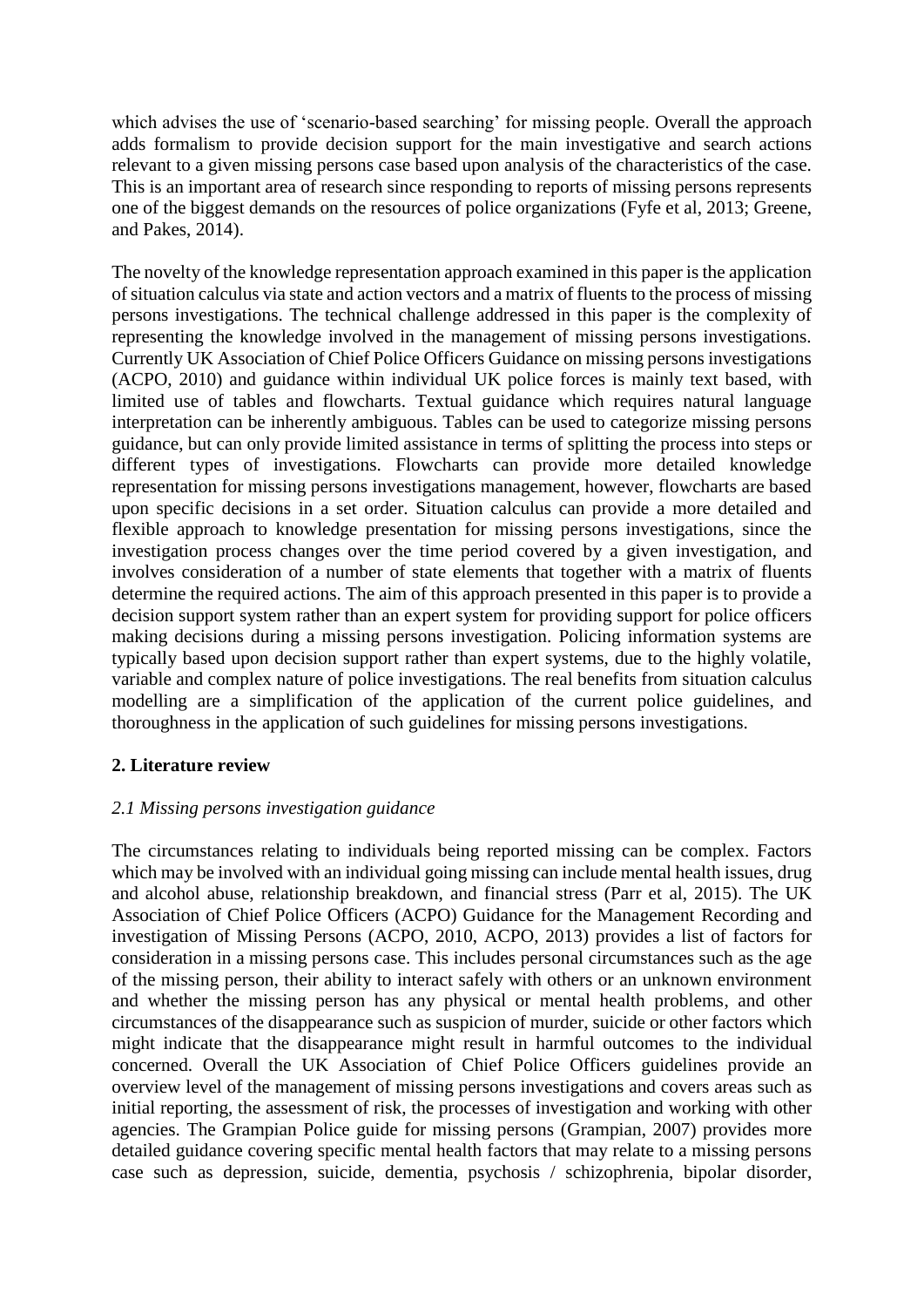Attention Deficiency Disorder (ADD), as well a guidance relating to missing children and how to search for people missing in water. There are various investigation and search activities that will be undertaken during a missing persons investigation (Woolnough et al, 2015). Newiss (2005) commented upon the usefulness of experienced police officers and other experts identifying factors that should be considered by police officers assessing the risk posed to a missing person, and the use of empirical information regarding the characteristics of missing persons experiencing specific outcomes.

The majority of the academic research undertaken into the nature of missing persons cases and missing persons investigations has been undertaken by psychologists or sociologists who typically perform qualitative and quantitative studies of past missing persons cases (Lampinen et al, 2012; Woolnough et al, 2015; Alys et al, 2013, Bantry White and Montgomery, 2015), and geographers who undertake geographic profiling (Parr and Fyfe, 2012; Parr et al, 2015; Yarwood, 2010) in conjunction with researchers in policing studies. Overall there appears to have been little if any formal modelling work on active missing persons investigations processes.

#### *2.2 Situation calculus*

Situation calculus is a versatile logic for reasoning about actions and formalizing dynamic domains (Kiringa and Gabaldon, 2010). Situation calculus is one of the most established formalisms for reasoning about action and change (Lakemeyer, 2010). In situation calculus a special binary function  $do(a, s)$  is used to describe the situation resulting from performing action *a* in *s*. A process may involve moving from one situation to another by performing an action. The function *do* can record the history of actions that lead to the situation referred to by the *do* term. Fluents describe what is true at a given situation. Fluents are predicates and functions whose last argument is a situation term (Lakemeyer, 2010). For example, *Searchradius(B, do(lastseen(B), S<sub>0</sub>)* could be read as: assign the search radius from the geographic location identified as the place a missing person was last seen.

Situation calculus can be applied to real world activities by a domain expert axiomatizing relevant aspects of an application, including its dynamics, and then using reasoning mechanisms to derive conclusions about the domain of interest, in particular, about situations following the performance of a number of actions (Lakemeyer, 2010). Situation calculus has been applied to a variety of different organizational activities and settings such as electronic commerce (Al-Kaddo and Al-Neaimi, 2013), education (Radoyska et al, 2011), and supply chain management (Chandra et al, 2007).

## *2.3 The use of knowledge representation for missing person investigations*

Although the UK Association of Chief Police Officers (ACPO) Guidance for the Management Recording and investigation of Missing Persons (ACPO, 2010) uses flowcharts and tables to represent knowledge and guidelines regarding missing persons investigations, such techniques can have difficulty in fully representing the operational complexities involved in such investigations. Fyfe et al (2015) commented upon the complexities of capturing and representing knowledge related to police investigations since policing is enmeshed in a web of situational and structural contingencies. Agrez (2015) stated that codification of the knowledge within organizational processes can provide the opportunity to overcome some of the limitations of knowledge management in organizational processes that may be uncertain or unstable. Knowledge representation for procedural aspects of an organization's activities based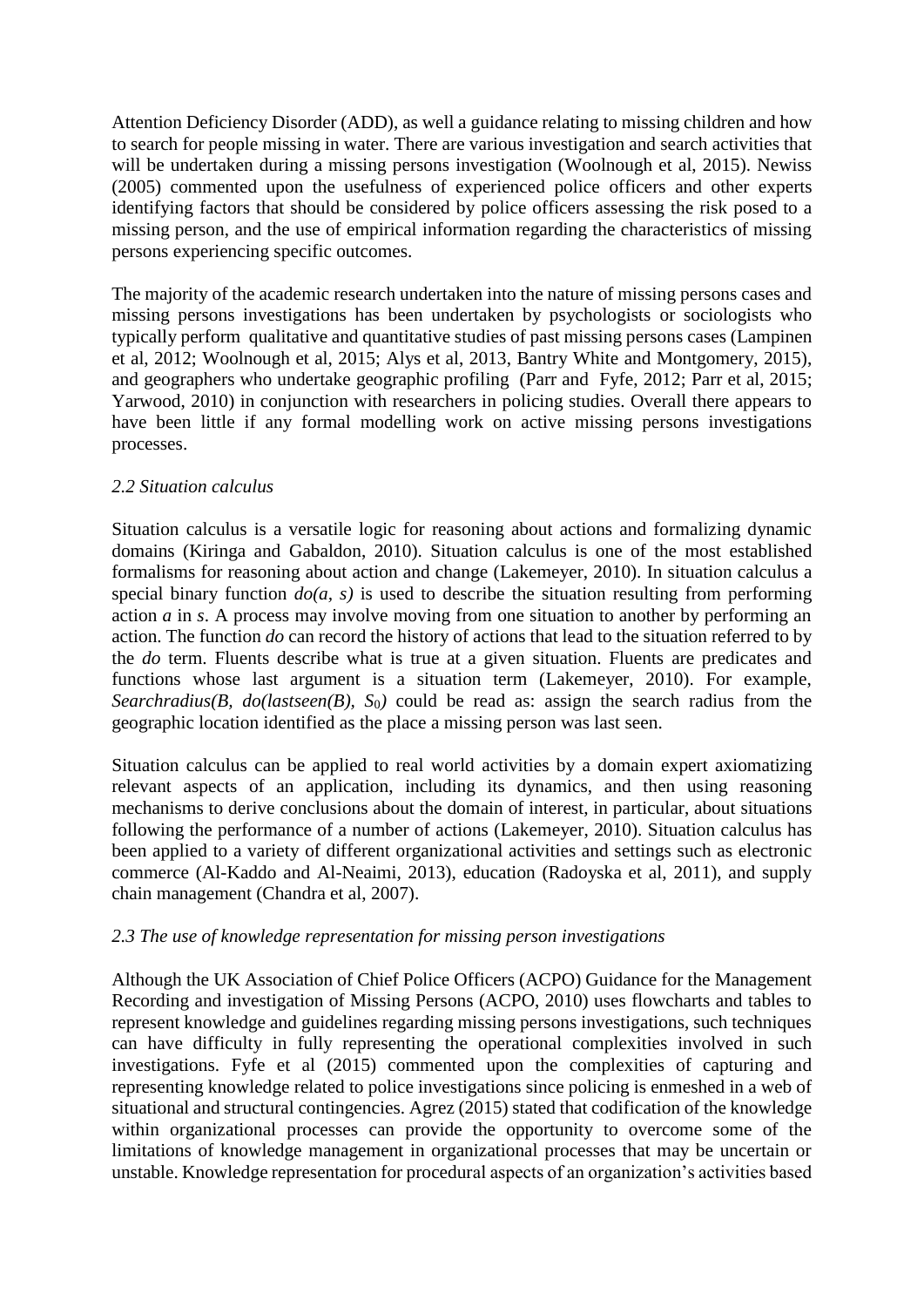upon situation calculus has been used in different areas such as manufacturing (Solano et al, 2014), construction (El-Diraby, 2013), business management (Di Ciccio et al, 2015; Weldemariam, and Villafiorita, 2011) and healthcare (Aziz et al 2013). However, there appears to have been limited research into the use of situation calculus for knowledge representation for police activities (Bosse et al, 2011) and missing persons investigations in particular.

## **3. Research method**

The research methodology used was literature review and guidance from police officers from a police force within the North West region of England, followed by theoretical research to develop a framework for supporting decision making in missing persons investigations. The framework is then demonstrated using a practical application to an example missing persons investigation.

The research problem was the difficulties faced by police officers in managing missing persons investigations. The research questions were:

How can the missing persons investigation process be modelled?

How can appropriate investigative actions be derived from data regarding a missing person?

The missing persons investigation process was researched via a literature review and guidance from police officers from a police force within the North West region of England. The UK Association of Chief Police Officers (ACPO) Guidance for the Management Recording and investigation of Missing Persons (ACPO, 2010, ACPO, 2013) describes the investigation cycle whereby from an initial report of a missing person (in situation calculus terms *state 0*  $\vert$ S<sub>0</sub>) a series of investigation and search actions will take place (in situation calculus terms actions such as *investigate* and *search*) that will alter the state of the missing persons investigation.

The situation calculus modelling reported in this research was implemented using vectors to represent the state of a missing persons investigation, vectors to represent the investigation and search actions undertaken during a missing persons investigation, and a 'matrix' of fluents (time dependant missing persons investigation protocols) that relate a given set of actions to a given state.

The elements of a missing person investigation state, namely age of missing person, medical conditions of missing person, location type, risk level (Low, Medium, High), mode of transport, and time last seen were derived from the UK Association of Chief Police Officers (ACPO) Guidance for the Management Recording and investigation of Missing Persons (ACPO, 2010, ACPO, 2013) and the UK Missing Persons Bureau (MPB, 2016) guidelines, and guidance from police officers from a police service in the North West region of the UK. The classifications for the values of the different elements of the missing person investigation state vector were also derived from these sources and were:

Age (1 = less than age 18, 2 = age 18 to 64, 3 = age 65 or greater)

Medical condition (0 = not applicable,  $1 =$  of concern, 2 = urgent)

Location type  $(1 =$  urban,  $2 =$  rural)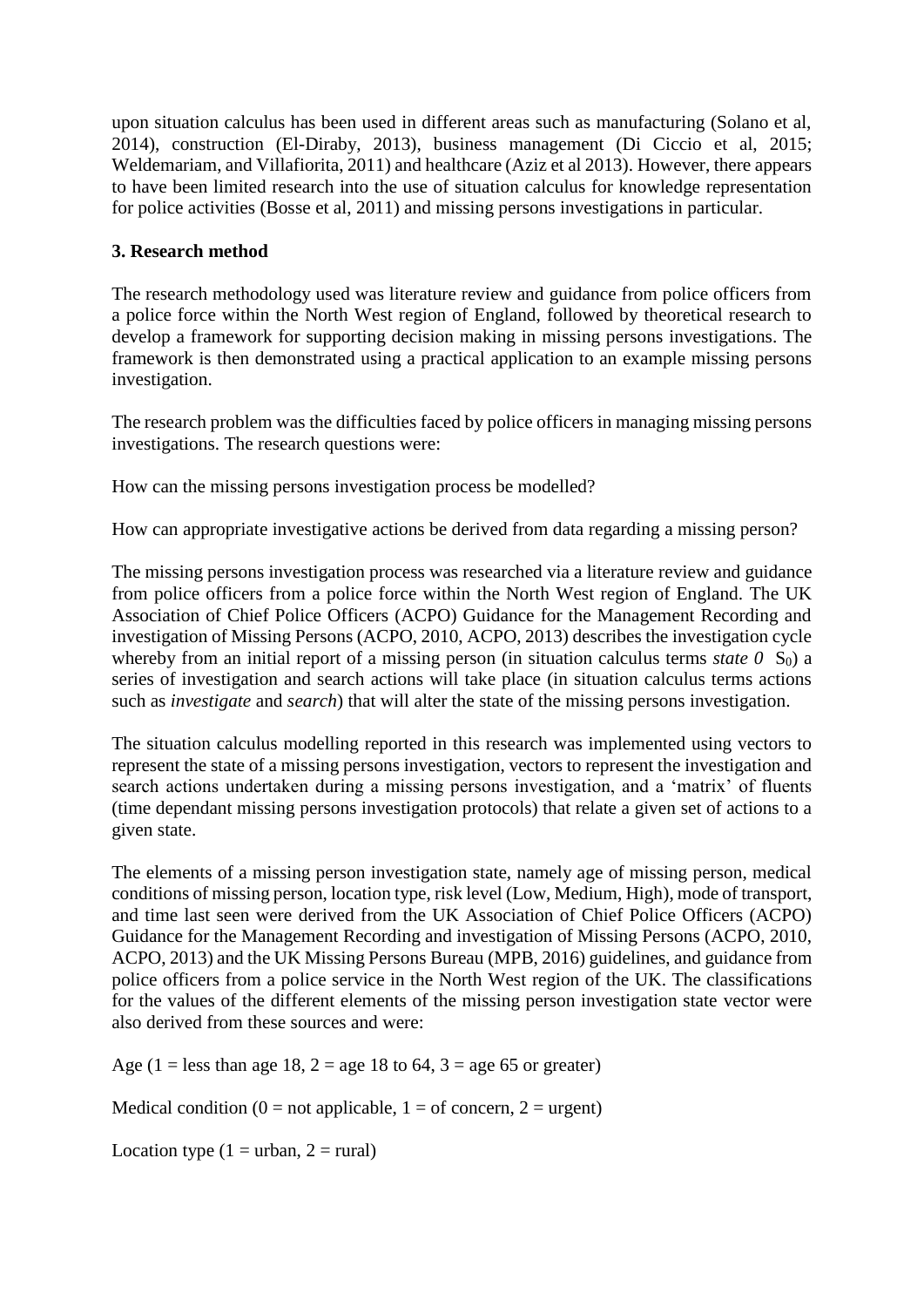Risk level (1 = low, 2 = medium,  $3 =$  high)

Mode of transport (1 = on foot, 2 = bicycle, 3 = public transport, 4 = personal vehicle)

Last seen (1 = within 1 hour,  $2 = 2$  to 24 hours,  $3 = 1$  to 14 days,  $4 = 14$  or more days)

The UK Police National Missing Persons Bureau must be informed no later than 14 days after initial report of a missing person (ACPO, 2010). The classification of high risk in a missing persons case might typically arise if going missing was viewed as being out of character for the individual concerned, if the individual might be likely to come to harm or to might harm the public or themselves, if the individual might be vulnerable due to their medical history, had no money, or was not adequately dressed for the prevailing weather conditions (Fyfe et al, 2015).

The missing person investigation actions vector elements (Interview relatives / friends / associates, investigate online activity of missing person, contact external agency (other agency involved with the missing person e.g. social services, care home providers), search radius (from home or place missing), search type (police / police and fire and rescue services / police and public), search pattern, number of officers) were derived from the ACPO (2010) and UK Missing Persons Bureau (MPB, 2016) guidelines and guidance from police officers from a police service in the North Western Region of the UK.

The classifications for the values of the different elements of the missing person investigation actions were also derived from the ACPO (2010) and UK Missing Persons Bureau (MPB, 2016) guidelines and guidance from police officers from a police service in the North Western Region of the UK and were:

Interview relatives / friends / associates (1 = initial interview, 2 = follow on interview)

Investigate online activity of missing person ( $0 =$  not required,  $1 =$  of concern,  $2 =$  urgent)

Contact external agency  $(0 = not required, 1 = of concern, 2 = urgent)$ 

Search radius (1 = up to 1 mile, 2 = 1 to 5 miles,  $3 = 5$  to 10 miles, 4 = 10 miles or more)

Search type (1 = police officers, 2 = police and fire and rescue officers, 3 = police officers and  $\text{dogs}$ ,  $4 = \text{policy officers}$  and aerial search,  $5 = \text{policy officers}$  and  $\text{public}$ )

Number of officers (1 = less than 5, 2 = 5 to 10, 3 = 10 to 20, 4 = 20 or more)

The elements of the matrix of fluents that map the space of missing persons investigation situations vectors to the space of missing persons investigation actions vectors were also derived from the ACPO (2010) guidelines, the UK Missing Persons Bureau (MPB, 2016) guidelines and guidance from police officers from a police service in the North Western Region of the UK. For example, if the missing persons risk level is high then fire and rescue services may be involved in a search alongside police officers. In terms of physical searching for a missing person, initial searches might typically be done by local patrol police officers. Typically initial searches might focus on the immediate geographical area and would be informed by information gained from interviews with family and friends regarding the typical routes taken and places frequented by the missing person (Fyfe et al, 2015).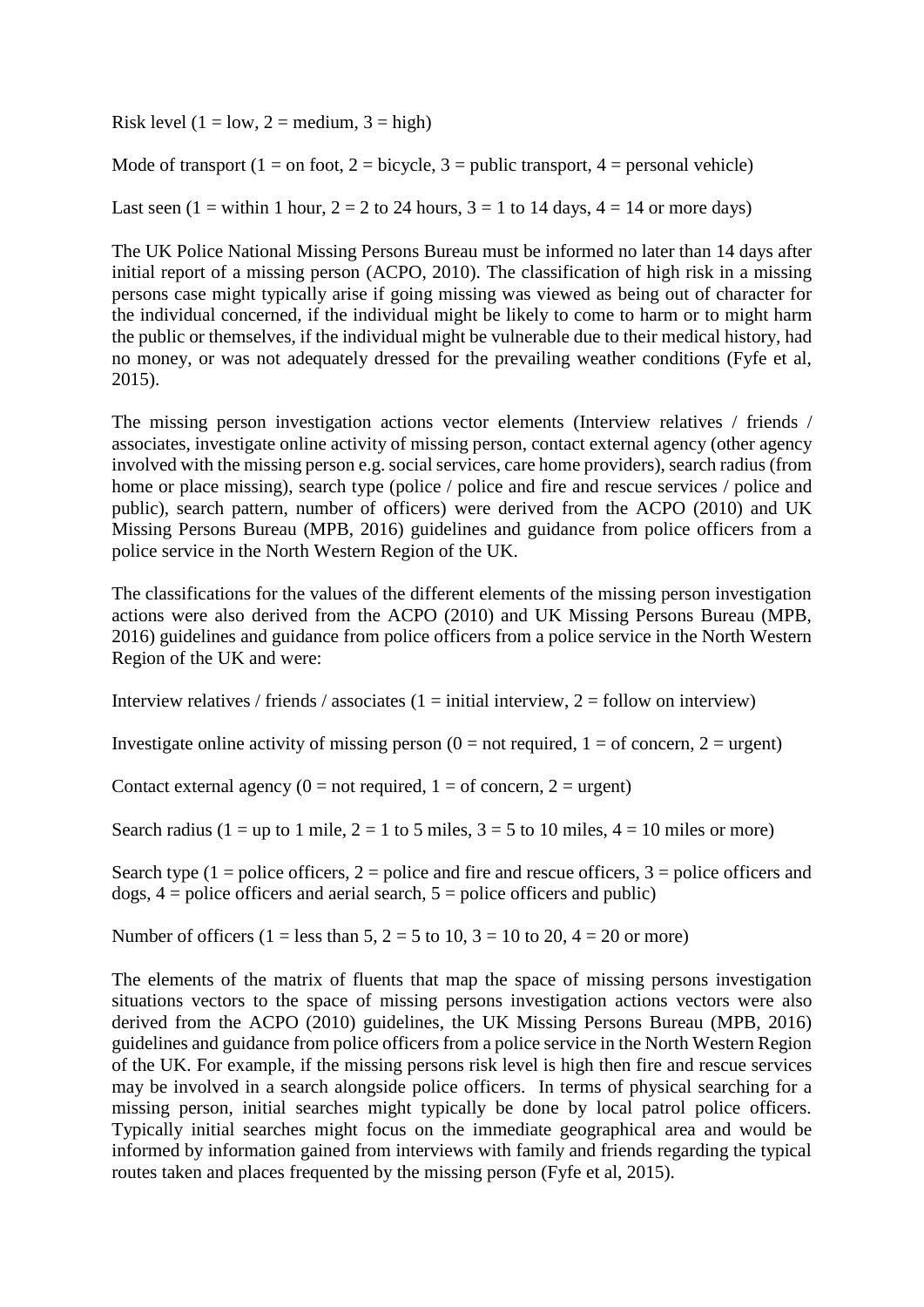The research presented in this paper concerns a decision support approach rather than an expert systems approach for supporting police officers during missing persons investigations. Due to the wide variability of missing persons circumstances and the complex nature of missing persons investigations, an expert system approach would be less appropriate. However, a decision support system approach that can codify missing persons investigation states and missing persons investigation actions and represent the knowledge involved in making decisions during a missing persons investigation is more viable. Due to the great variety of circumstances encountered in missing persons investigations it would be inappropriate to attempt to provide definitive 'answers'. Rather what would be more appropriate is to provide a relevant set of possible actions based upon the time dependant state of the missing persons investigation, from which the officers involved in the case can make an informed decision.

#### **4. Research results**

The knowledge representation approach for missing persons investigations examined in this paper involves codifying the characteristics of the actions, the fluents and the situations involved in a missing persons case. In mathematical modelling terms a vector of missing persons characteristics is acted upon by a 'matrix' of fluents (time dependant missing persons investigation protocols) to give a vector of investigation / search actions. In this manner the practical use of the knowledge representation approach for supporting missing persons investigations is demonstrated. In terms of an actual usable software application for supporting missing persons investigations, if the codification process for the situation was implemented in a series of drop down menus, then with appropriate training any police officer could use this system as they would just need to choose appropriate menu choices and then the software system would produce the relevant investigation and search actions output in descriptive form.

## *4.1 Formal model*

A missing person situation vector for a given missing persons case is derived from:

Missing person characteristics (e.g. age, known medical conditions, risk level)

Geographic nature of locations (e.g. urban, or rural)

Mode of transport (e.g. on foot, bicycle, public transport, personal motor vehicle)

Temporal data (e.g. time last seen, hours missing)

In mathematical terms a *missing person situation vector* would include:

(Age, medical condition, location type, risk level, mode of transport, last seen)

A missing person *action vector* would include:

(Interview relatives / friends / associates, investigate online activity of missing person, contact external agency, search radius, search type, number of officers)

An example of a missing person investigation *fluent* (time dependant missing person investigation protocol) might be: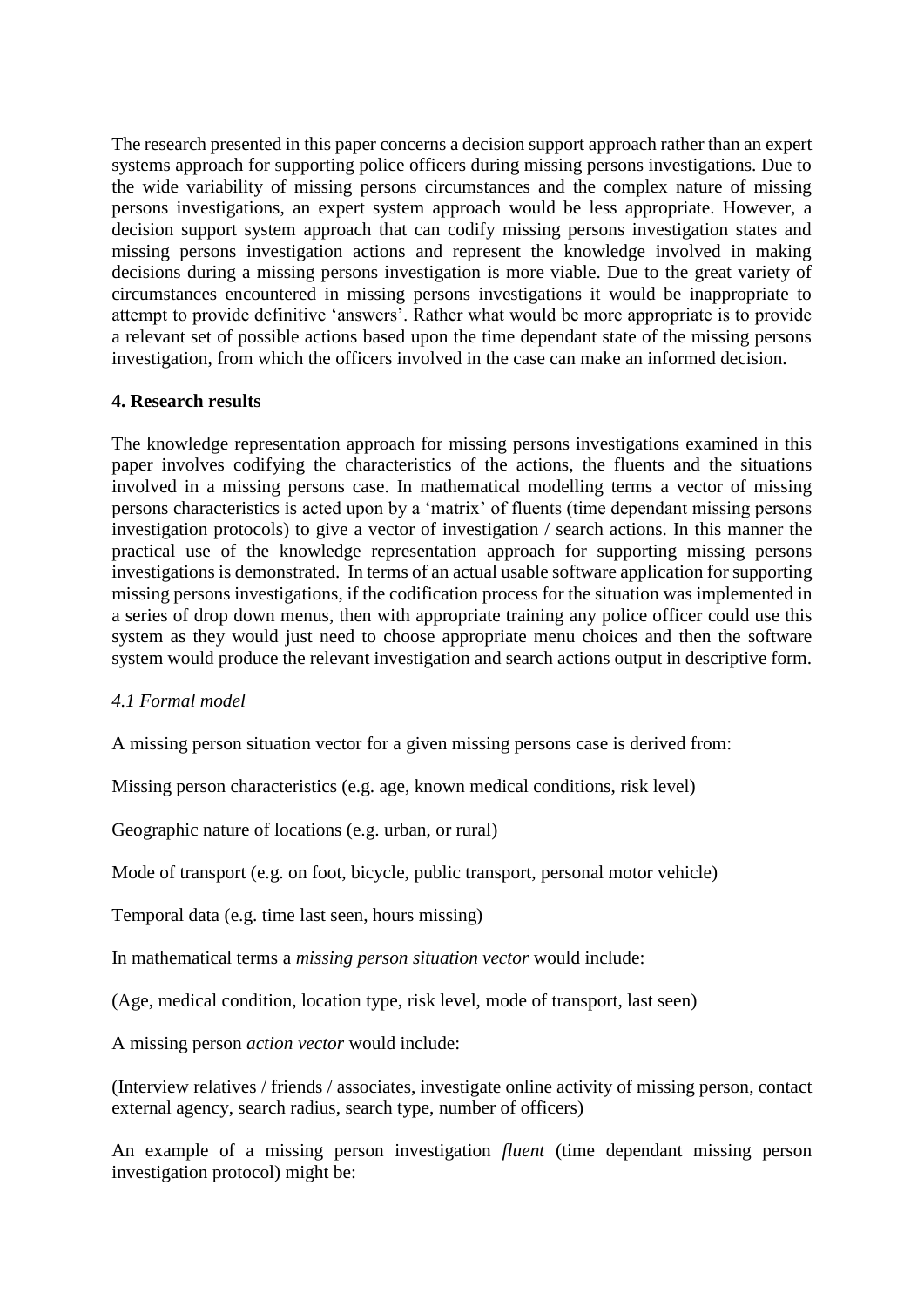$S =$  Situation (Age < 18, medical condition = urgent, location = rural, risk level = high, mode of transport = on foot, last seen > 12 hours)

 $\rightarrow$  *A* = Action (Interview = Initial interview, online activity search = not required, contact external agency = not required, search radius up to 5 miles from last seen location, police only search, 20 officers)

In mathematical symbols:

 $do(A, S)$  represents the fluent that defines the action (Interview = Initial interview, online activity search  $=$  not required, contact external agency  $=$  not required, search radius 5 miles from last seen location, police only search, 20 officers) for a given situation (Age < 18, urgent medical condition, location = rural, risk level = high, mode of transport = on foot, last seen > 12 hours).

To make the notation easier to work with the elements of the situation and the action can be expressed as numerically labelled categories as described above e.g.

 $S =$  Situation(Age < 18 = 1, urgent medical condition = 2, rural location = 2, risk level = 3, on foot =1, time last seen > 12 hours = 2)

 $\rightarrow$  *A* = Action(Interview relatives = 1, online activity search = 0, contact external agency = 0, search radius up to 5 miles from last seen location = 2, police only search = 1, 20 officers = 4)

In mathematical symbols:

**do(Misper (1, 2, 2, 3, 1, 2), 1, 0, 0, 2, 1, 4)** represents the fluent that describes the protocol that defines the action (initial interview, search radius 5 miles from last seen location, search type police only, 20 officers) for a given situation (Age < 18, urgent medical condition, rural location, on foot, time last seen > 12 hours).

The fluents that map the space of missing persons investigation state vectors to the space of missing persons investigation actions are implemented in a matrix.

A state vector *S* maps to an action vector *A* via a matrix of fluents *fmn*

*S* = (Age, medical condition, location type, risk level, mode of transport, last seen)

 $=(a, c, l, r, m, s)$ 

 $A =$  (Interview relatives / friends / associates, investigate online activity of missing person, contact external agency, search radius, search type, number of officers)

 $=(i, o, e, d, t, n)$ 

In mathematical terms the matrix of fluents transforms the state vector to the action vector: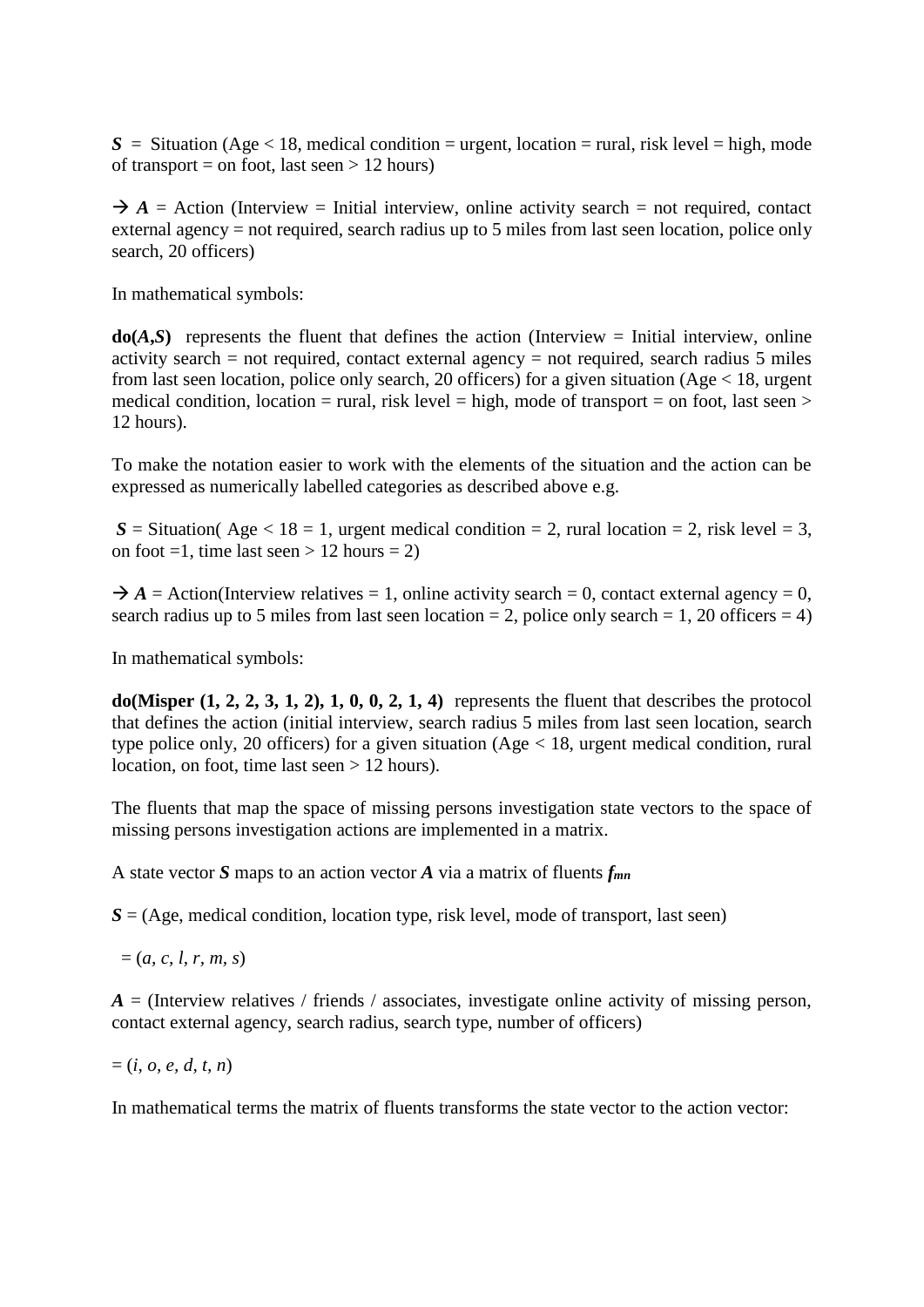

For the example missing persons case above, the missing persons investigation state vector has the values **(1, 2, 2, 3, 1, 2)**, and the missing persons investigations action vector has the values **(1, 0, 0, 2, 1, 4)**.

Examples of the fluents involved in the missing persons investigation process are:

 $F_{12}$ : If age < 18 years then investigate online = 1 (of concern)

$$
F_{12}
$$
: If  $a = 1$  then  $o = 1$ 

- $F_{42}$ : If risk level = medium then investigate online = 1 (of concern) If risk level = high then investigate online = 2 (urgent)
- *F*<sub>42</sub> : If *r* = 2 then  $o = 1$ If  $r = 3$  then  $o = 2$
- $F_{43}$ : If risk level = medium then contact external agency = 1 (of concern) If risk level = high then contact external agency =  $2$  (urgent)
- *F*<sub>43</sub> : If  $r = 2$  then  $e = 1$ If  $r = 3$  then  $e = 2$
- $F_{52}$ : If mode of transport = 3 (public transport) then investigate online = 1 (of concern)
- $F_{52}$ : If  $m=3$  then  $q=1$
- $F_{54}$ : If mode of transport = 1 (on foot) then search radius = 1 (up to 1 mile), or 2 (1 to 5 miles) If mode of transport  $> 1$  then search radius  $= 2$  (1 to 5 miles), or 3 (5 to 10 miles) or 4 (10 miles or more)
- *F*<sup>54</sup> : If *m* =1 then *d* = 1 or 2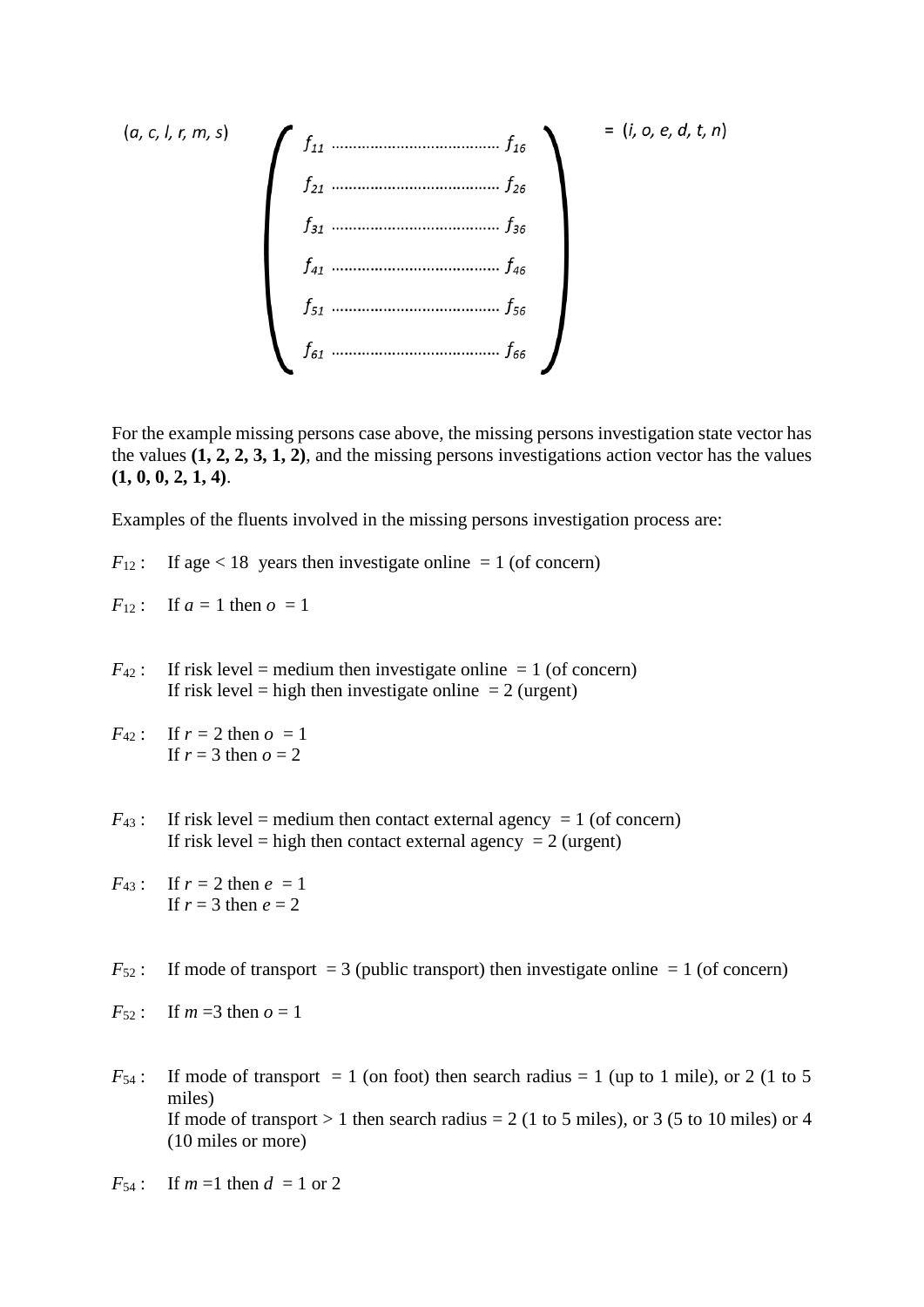If  $m > 3$  then  $d = 2$  or 3 or 4

- $F_{61}$ : If last seen  $=<$  3 then Interview  $=$  1 (initial interview) If last seen  $= 4$  then Interview  $= 2$  (follow on interview)
- $F_{61}$ : If  $l = < 3$  then  $i = 1$ If  $l > 3$  then  $i = 2$
- $F_{62}$ : If last seen  $> = 14$  days then investigate online  $= 2$  (urgent) If last seen  $>= 1$  and  $< 14$  then investigate online  $= 1$  (of concern)
- $F_{62}$ : If  $l \ge 14$  then  $\rho = 2$ If  $l \geq 1$  and  $\lt 14$  then  $\rho = 1$

The fluents in each column in the matrix  $f_{mn}$  act together to derive the values of each given element of the action vector from the values of the elements of the state vector. Thus the search radius might be indicated to be 2, 3, or 4 from the mode of transport, but might be indicated to be 3 or 4 if the location was rural.

This approach is more relevant than an expert systems approach that would typically suggest a particular given action. The decision support approach presented in this paper aims to provide a set of relevant actions from which the officers concerned in a missing persons case might choose, or might combine as appropriate. For example, there can be different instances in which an online search might be more relevant at different stages in a missing persons investigation, for example early on when a child might be missing, or in high risk cases, or in other cases, later on in the investigation, especially after 14 days. Similarly different sets of circumstances can be used to inform the determination of a relevant search radius, which may also change over time. The flowcharts and tables currently provided in UK police guidelines cannot provide a similar level of decision support due to their less flexible nature. In comparison, expert systems which typically provide a particular 'answer' are also less useful due to the volatility, variability and complexity of missing persons cases for which at any given stage of the investigation a number of factors will be involved in decision making. A decision support approach using situational calculus provides both a more detailed and flexible approach to decision support for police officers conducting a missing persons investigation.

#### *4.2 Usage scenario*

As an example of the use of situation calculus for supporting missing persons investigations we will use the case of a missing middle aged person with mental health difficulties missing for 2 days in an urban area with access to a personal motor vehicle. In this case the initial state would be:

Age ( $2 =$ age 18 to 64)

Medical condition  $(2 = 0.02)$ 

Location type  $(1 =$ urban)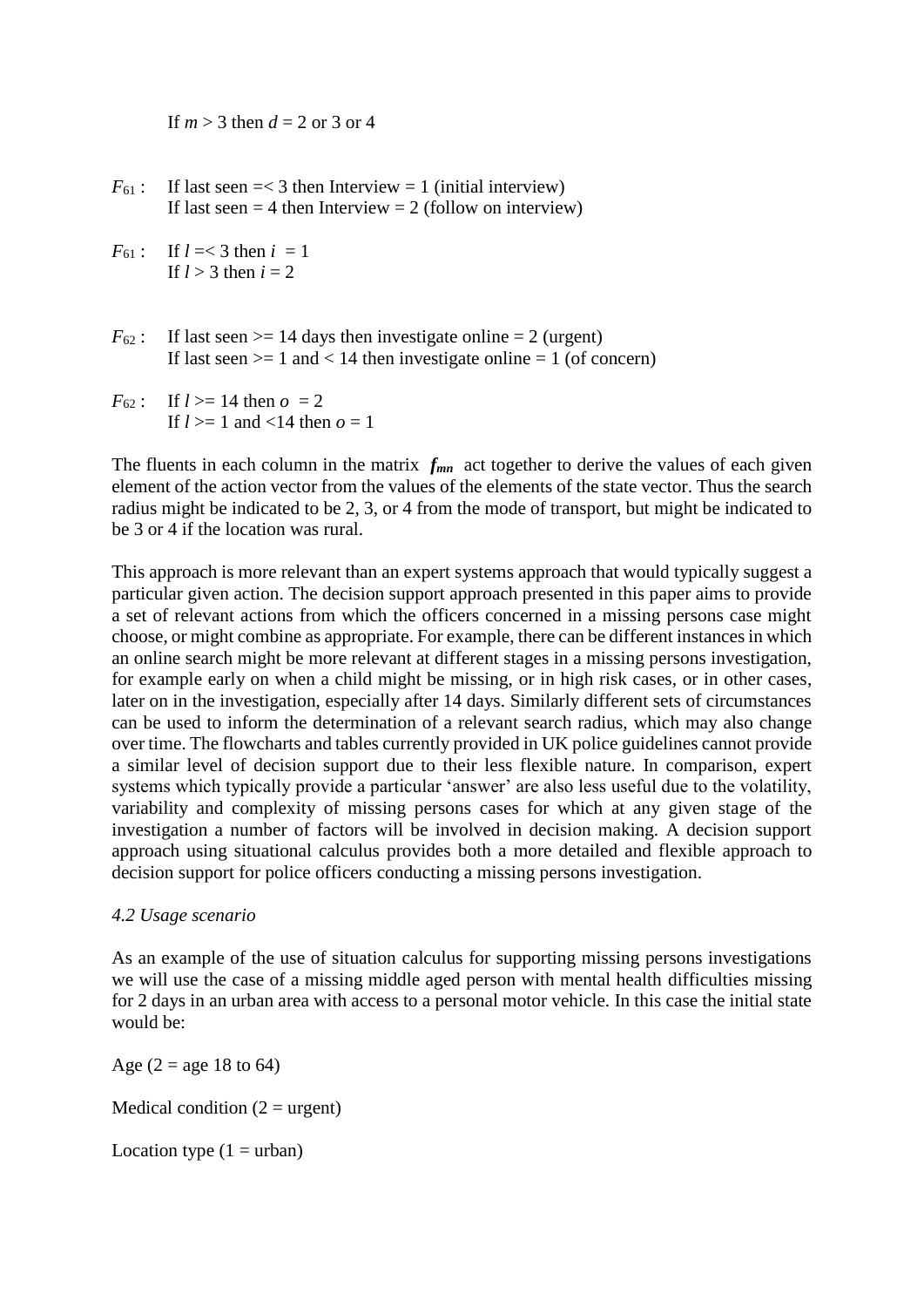Risk level  $(3 = high)$ 

Mode of transport  $(4 =$  personal vehicle)

Last seen  $(3 = 1$  to 14 days)

Application of the matrix of fluents would indicate the following potential actions:

If medical condition = urgent then contact external agency =  $2$  (urgent)

If location = urban then search type = 1 (Police only)

If risk level = high then contact external agency =  $2$  (urgent)

If risk level  $=$  high then investigate online  $= 2$  (urgent)

If risk level = high then number of officers  $> 5$  (2 = 5 to 10, 3 = 10 to 20, 4 = 20 or more)

If mode of transport  $> 1$  then search radius = 2 (1 to 5 miles), or 3 (5 to 10 miles) or 4 (10 miles or more)

If last seen  $=<$  3 then Interview  $=$  1 (initial interview)

In terms of the information presented to police officers this would take the form of an explicit list of actions that in this case would include:

- Contact GP / hospital regarding medical condition of missing person
- 10 to 20 police officers to be involved in search (search and rescue officers not required)
- Investigate recent on-line activity of missing person.
- Search radius  $-10$  miles or greater
- Interview relevant relatives / friends / colleagues

As can be seen by the application of the matrix of fluents in this case, the set of possible actions detailed above would be difficult to represent using just a table or flowchart. In addition an expert system would attempt to present an exact action set, which would not really accurately provide the more complex set of possible actions that might be required. Later states of the investigation would change with time and with the outcomes of the actions taken.

The benefit of situation calculus is that situation calculus provides a model-based approach, so there is a formal mathematical model about which you can reason. The formal mathematical model also facilitates reuse and modification. Expert systems do not really provide such features since they mainly operate based upon a database of facts and rules. In addition, situation calculus was specifically designed to model situations that change over time (Stefik, et al, 1982), which is relevant for missing persons investigations. Situation calculus provides the ability to model the time dependent state of a missing persons investigation. After different time periods in a missing persons investigation, for example in the case of a missing child, the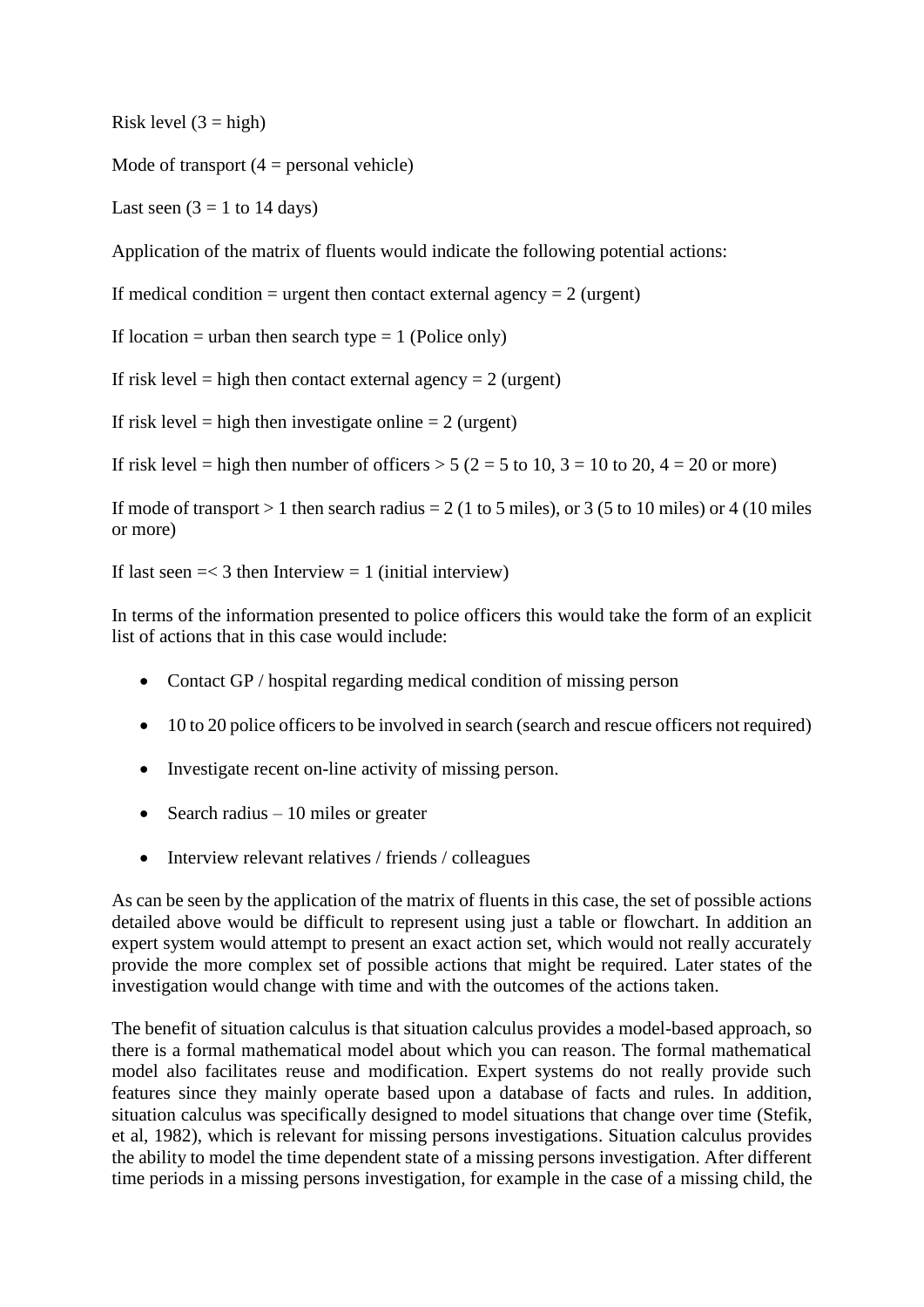search area would be increased, and the number of officers involved would be increased, and follow on interviews would be conducted. In this manner the matrix of fluents maps the state of the investigation onto a set of possible actions, and the actions themselves change the state of the investigation. For example, having searched in a localised area initially, the next search area would typically be a larger geographical area. Thus, a changed state of the investigation is then mapped to a different set of possible actions. The change of state based upon both elapsed time and the actions taken would be much more difficult to attempt to model via an expert systems approach, for example based upon a bi-temporal database. Each individual missing persons case will have its own characteristics, and although similar in some ways to previous missing persons cases there will always be unique elements to each case. In addition, different actions may have different results in each different case, which then changes the state of the investigation. Situational logic supports missing persons investigations by providing sets of possible actions based upon the state and timeframe of a given case, rather than attempting to predict specific actions required.

Situation calculus provides a chain of temporally linked states of a missing persons investigation, that are not just linked by the passage of time, but also linked through the results of actions undertaken based upon each state in a given investigation. Thus for example in the case of a missing child, at an initial time and set of circumstances a set of possible actions would be indicated by the matrix of fluents. At a later time in the investigation a different set of possible actions would be indicated by the matrix of fluents, not just because of the difference in time, but also due to changes in state brought about by the actions themselves, for example an online search or information retrieved from an external agency might indicate a higher level of urgency in search activities, or searches in wider areas, or in specific areas. It would be far more difficult to attempt to represent successor states in missing persons investigations using an expert systems approach.

## **5. Implications**

The implications of situation calculus modelling for missing persons investigations are a simplification of the application of the current police guidelines, and thoroughness in the application of such guidelines for missing persons investigations. By simplifying the analysis of the state of a missing persons investigation to the categorisation of the major aspects of a given case at a given time, and then providing the possible investigative actions required, this approach helps to reduce the time and effort required to apply the guidelines which are lengthy text based documents with limited use of tables and flowcharts. In addition, the approach provides thoroughness in terms of the provision of the set of possible investigative actions required to ensure that the guidelines are followed. This helps to reduce the reliance upon police officers having to remember the guidelines, and interpret them correctly during a missing persons investigation.

The mathematical modelling via situation calculus for knowledge representation for missing persons investigations could be implemented in software code via matrix processing. In order to support ease of use of the software by police officers involved in a missing persons investigation, the values of the elements of the state vector relevant to a given timeframe of the investigation could be generated via drop down menus that show the categories of values relevant to each given state vector element. For example, a risk level drop down menu would show choices relating to low, medium and high risk levels for a given missing persons case. In terms of ergonomic interface design, the police officer would select options from each of the drop down menus relating to each of the variables of interest such as age, medical condition,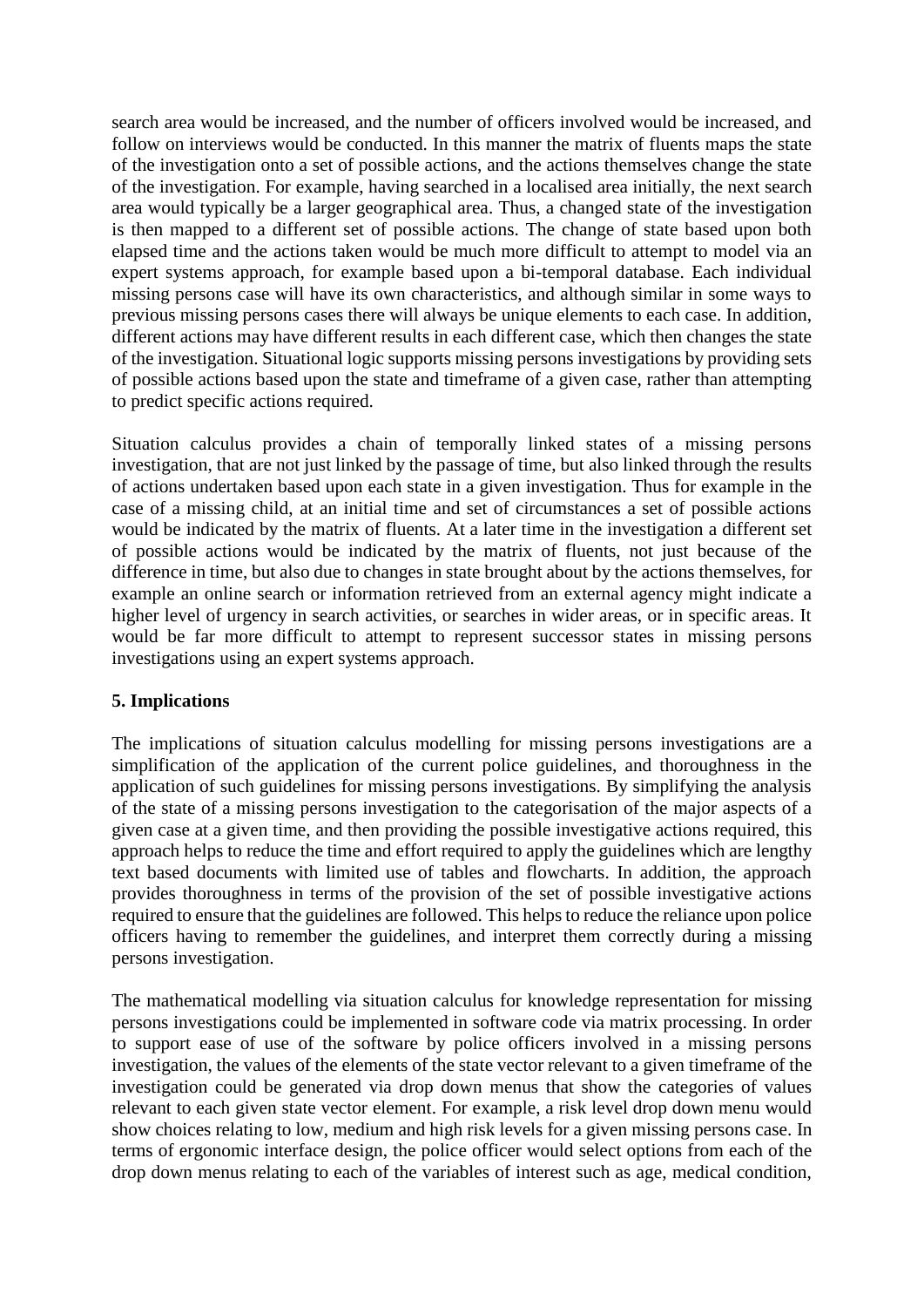type of location, mode of transport etc. The system would then present recommended actions based upon the current state of the investigation using the information available.

## **6. Conclusions**

In this paper we have examined the use of situation calculus for knowledge representation for missing persons investigations. The situations, actions and fluents used for the situation calculus modelling were derived from the ACPO (2010) guidelines, the UK Missing Persons Bureau (MPB, 2016) guidelines and guidance from police officers from a police service in the North Western Region of the UK. The missing persons investigation situations and actions were modelled using vectors, and the fluents were modelled using a matrix.

We have explicitly demonstrated how situation calculus via state and action vectors and a matrix of fluents can be used to represent the state of a given missing persons investigation, the actions required by the investigation team, and the combination of functions within the matrix of fluents that map the space of investigation states to the space of investigation actions. Situation calculus proved valuable for knowledge representation for missing persons investigations, since such investigations have state changes over time, and due to the complexity of the differing investigation activities applicable to different situations, can be difficult to represent using simpler approaches such as plain text, tables or flowcharts. Since missing persons cases can consume a significant amount of police resources, police forces can realize benefits by managing the missing persons investigation process in an effective manner that complies with the relevant ACPO guidelines, enabling response in an efficient manner. The advantages of the approach examined in this paper for practical policing were the generation of lists of explicit investigative actions (based upon data regarding the missing person) and the reduction of effort required to interpret ACPO guidelines by police officers which can be time consuming and inefficient in terms of police resource utilisation. Future work on the application of situation calculus for supporting missing persons investigations will involve software simulations of the mathematical modelling implemented in software code via matrix processing and ergonomic interface design for use by police officers involved in such

## **References**

investigations.

ACPO (2010) UK Association of Chief Police Officers (ACPO), Guidance on the Management, Recording and investigation of Missing Persons, ACPO, London, UK. <http://library.college.police.uk/docs/npia/missing-persons-guidance-2010.pdf> (date last accessed 02/07/2016)

ACPO (2013) UK Association of Chief Police Officers (ACPO), Interim Guidance on the Management, Recording and investigation of Missing Persons, ACPO, London, UK. [http://library.college.police.uk/docs/college-of-policing/Interim-Missing-Persons-Guidance-](http://library.college.police.uk/docs/college-of-policing/Interim-Missing-Persons-Guidance-2013.pdf)[2013.pdf](http://library.college.police.uk/docs/college-of-policing/Interim-Missing-Persons-Guidance-2013.pdf) (date last accessed 02/07/2016)

Agrež, J. and Damij, N., (2015) Knowledge dynamics assessment in complex organizational systems: a missing person investigation case study, Central European Journal of Operations Research, 23, 3, 527-545.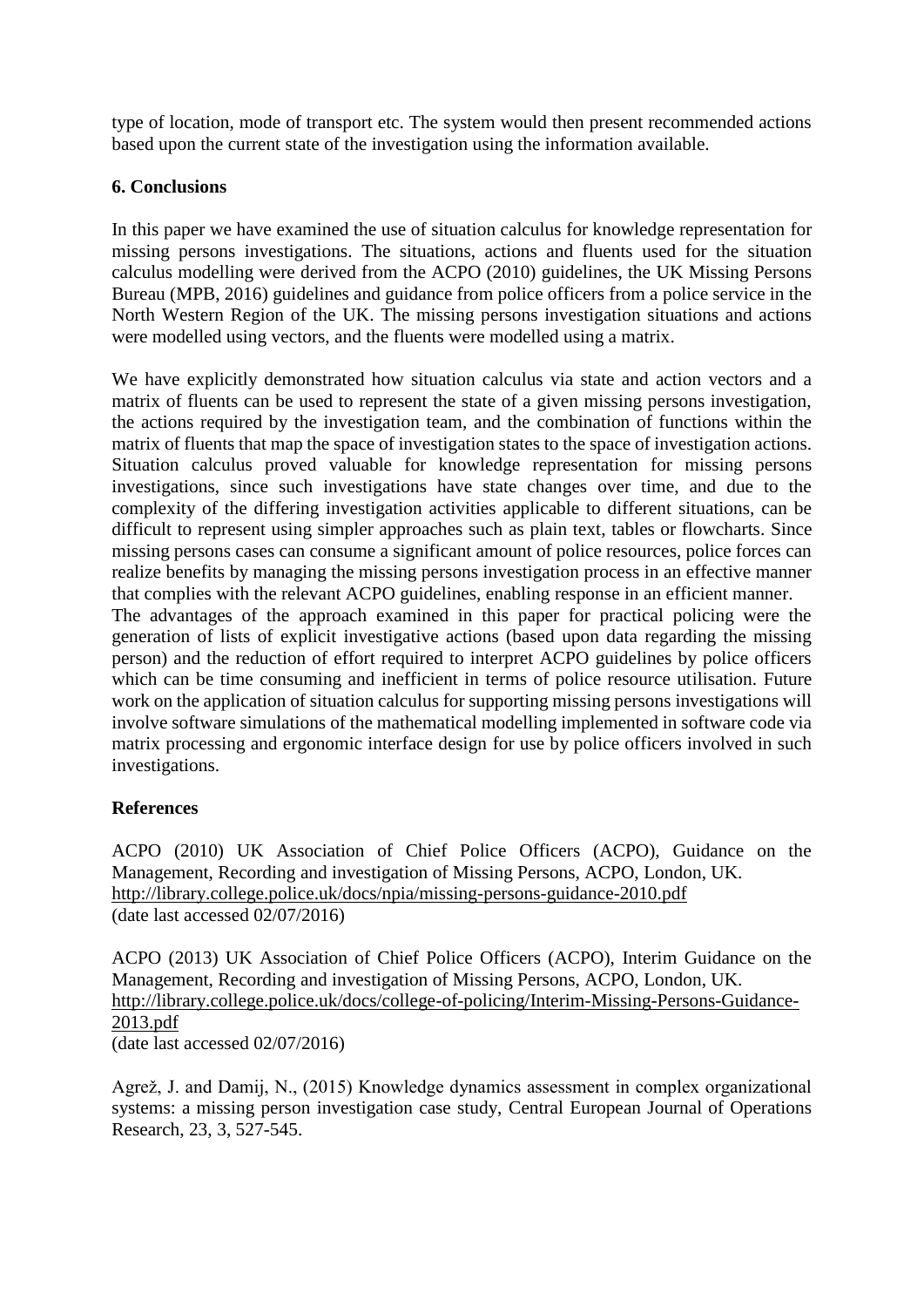Al-Kaddo, A., Al-Neaimi, A. (2013) Requirements Analysis Modelling for Buyer-Driven Ecommerce Using ConGolog Agent-Oriented, International Journal of Software Engineering and Its Applications 7, 6, 375-390.

Alys, L., Massey, K., Tong, S. (2013) Investigative decision making: Missing people and sexual offences, crossroads to an uncertain future, Journal of Investigative Psychology and Offender Profiling, 10, 2, 140-154.

Aziz, A. Ahmad, F., ChePa, N., Yusof, S. (2013) Verification of an Agent Model for Chronic Fatigue Syndrome, International Journal of Digital Content Technology and its Applications, 7, 14, 25-32.

Bantry White, E., Montgomery, P. (2015) Dementia, walking outdoors and getting lost: incidence, risk factors and consequences from dementia-related police missing-person reports, Aging and mental health, 19, 3, 224-230.

Bosse, T., Gerritsen, C., Hoogendoorn, M., Jaffry, S., Treur, J. (2011). Agent-based vs. population-based simulation of displacement of crime: A comparative study, Web Intelligence and Agent Systems: An International Journal, 9, 2, 147-160.

Chandra, C., Grabis, J. and Tumanyan, A (2007) Problem taxonomy: a step towards effective information sharing in supply chain management, International Journal of Production Research, 45, 11, 2507-2544.

Di Ciccio, C., Marrella, A., Russo A. (2015) Knowledge-Intensive Processes: Characteristics, Requirements and Analysis of Contemporary Approaches, Journal on Data Semantics, 4, 1, 29-57.

El-Diraby, T. (2013). Domain Ontology for Construction Knowledge, Journal of Construction Engineering Management, 139, 7, 768-784.

Fyfe, N., Stevenson, O., Woolnough, P. (2015) Missing persons: the processes and challenges of police investigation, Policing and Society, 25, 4, 409-425.

Grampian (2007) Grampian Police, Missing Persons, [http://www.sipr.ac.uk/downloads/MISSING\\_PERSONS\\_UNDERSTANDING.pdf](http://www.sipr.ac.uk/downloads/MISSING_PERSONS_UNDERSTANDING.pdf) (date last accessed 02/07/2016)

Greene, K., Pakes, F. (2014) The cost of missing person investigations: Implications for current debates, Policing, 8, 1, 27-34.

Kiringa, I., Gabaldon, A. (2010) Synthesizing advanced transaction models using the situation calculus, Journal of Intelligent Information Systems, 35, 157–212.

Lakemeyer, G. (2010) The Situation Calculus: A Case for Modal Logic, [Journal of Logic,](http://link.springer.com/journal/10849)  [Language and Information,](http://link.springer.com/journal/10849) 19, 4, 431-450.

Lampinen, J., Miller, J., Dehon, H. (2012) Depicting the missing: Prospective and retrospective person memory for age progressed images, Applied Cognitive Psychology, 26, 2, 167-173.